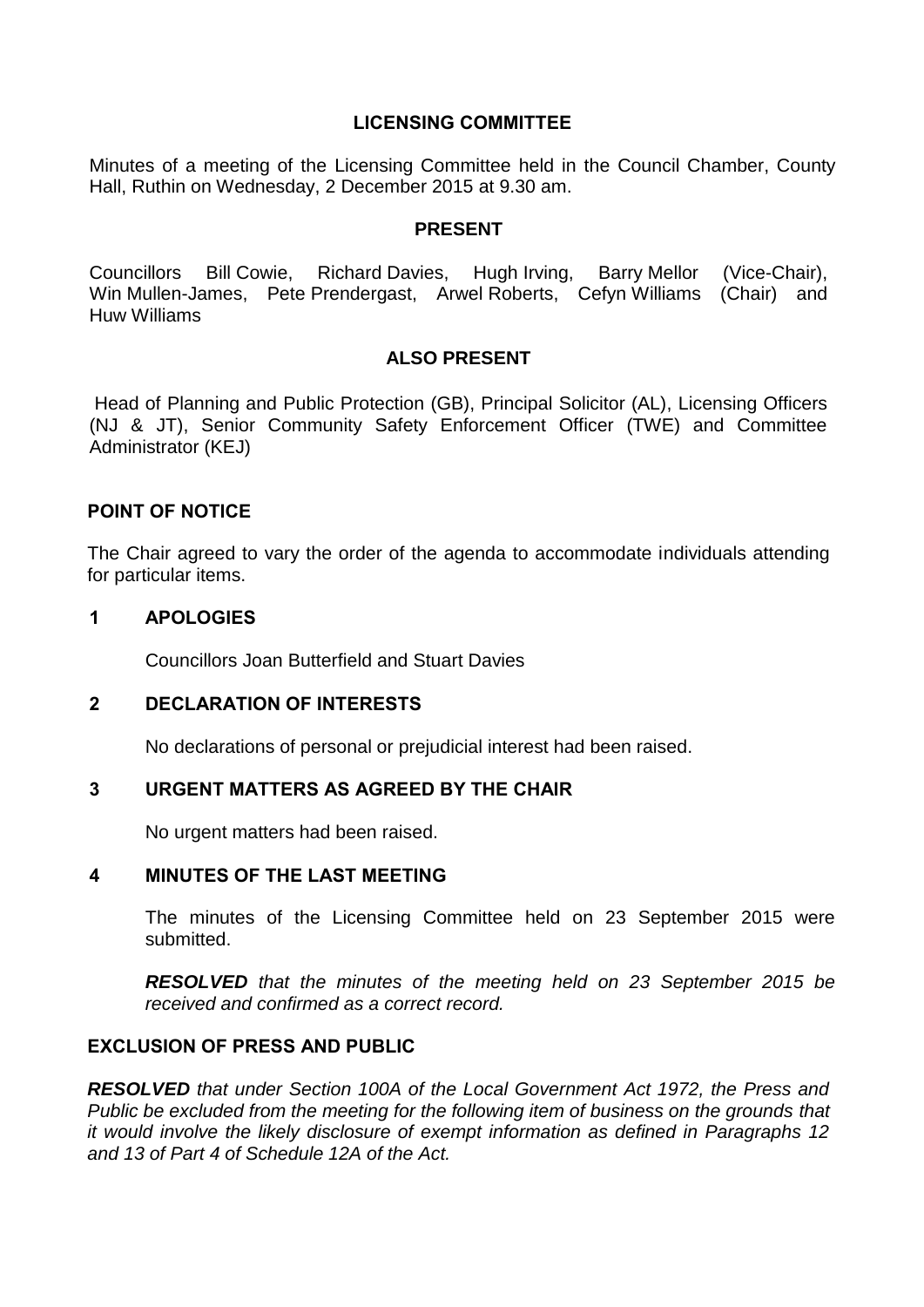# **5 APPLICATION FOR A LICENCE TO DRIVE HACKNEY CARRIAGE AND PRIVATE HIRE VEHICLES - APPLICANT NO. 15/1074/TXJDR**

A confidential report by the Head of Planning and Public Protection (previously circulated) was submitted upon –

- (i) an application having been received from Applicant No. 15/1074/TXJDR for a licence to drive hackney carriage and private hire vehicles;
- (ii) officers having not been in a position to grant the application in light of the convictions revealed following an enhanced disclosure to the Disclosure and Barring Service (DBS) relating to offences committed between 1998 and 2014 which had not been disclosed by the Applicant;
- (iii) details obtained as a result of a routine check of the Applicant's DVLA licence which had been disclosed by the Applicant;
- (iv) the Council's current policy with regard to the relevance of convictions, and
- (v) the Applicant having been invited to attend the meeting in support of his application and to answer members' questions thereon.

The Applicant confirmed he had received the report and committee procedures. The Licensing Officer (JT) introduced the report and detailed the facts of the case.

The Applicant explained the circumstances surrounding the earlier offences which had been committed in his youth and referred to his changed character and current parental responsibilities. He also explained the circumstances regarding his recent police caution and link to his current occupation. The Applicant submitted various forms of documentation in support of his application, including a letter from North Wales Police which he had produced to demonstrate good character. In response to questions the Applicant advised that because the offences had been committed so long ago he did not think they needed to be disclosed. Officers confirmed that 'taxi driver' was an exempt profession under the Rehabilitation of Offenders Act and therefore applicants were required to disclose spent convictions. In making his final statement the Applicant expressed remorse over his past and gave assurances regarding his current and future conduct.

The committee retired to consider the application but adjourned pending verification of the letter submitted by the Applicant from North Wales Police. Upon resuming the proceedings the committee was advised that the letter was genuine and it was –

## *RESOLVED that the application for a hackney carriage and private hire vehicle driver's licence from Applicant No. 15/1074/TXJDR be granted.*

The reasons for the Licensing Committee's decision were as follows –

Members were satisfied with the explanation provided by the Applicant with regard to his past convictions and considered the additional information presented demonstrated that he was a fit and proper person to hold a licence.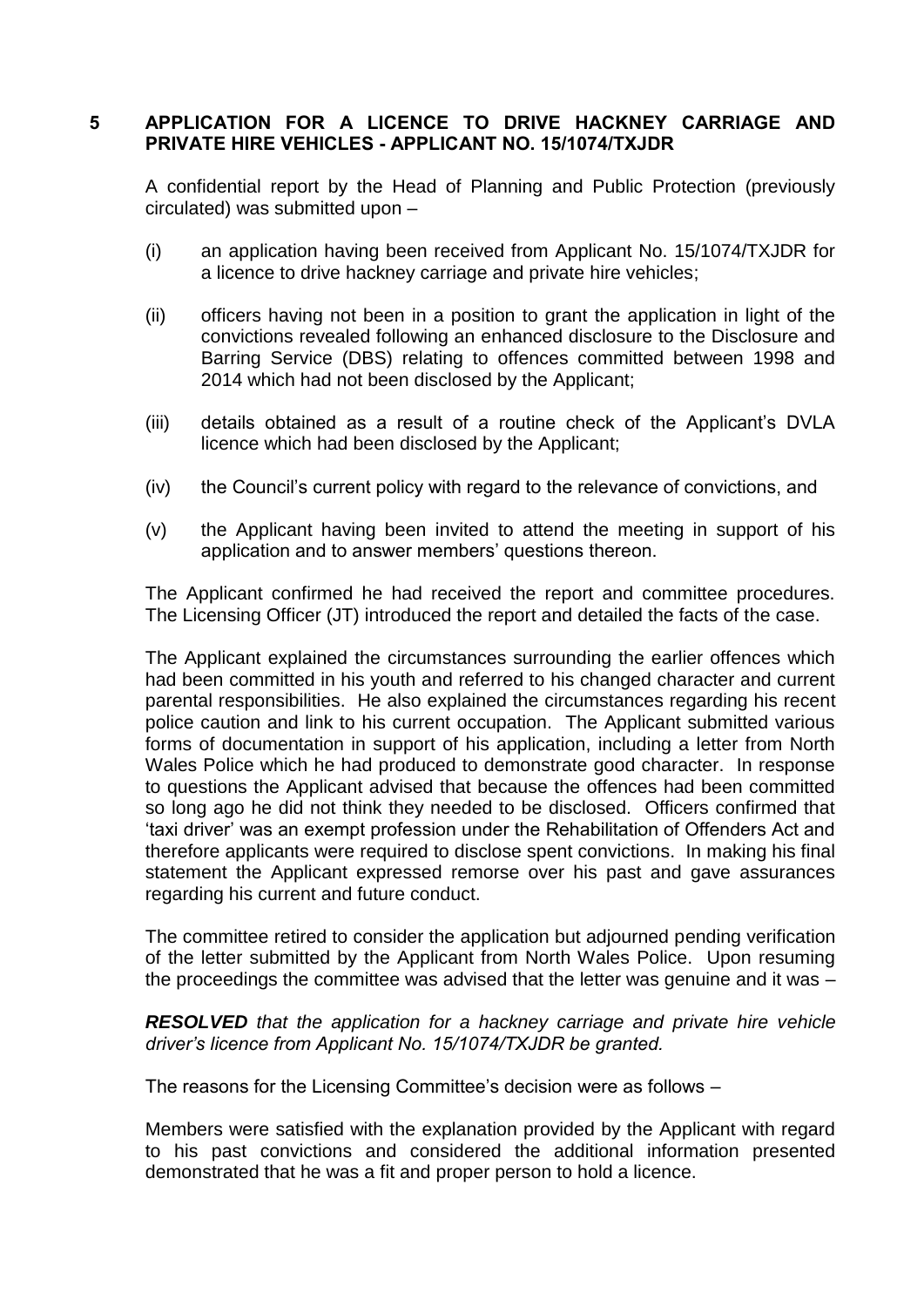## **6 REVIEW OF A LICENCE TO DRIVE HACKNEY CARRIAGE AND PRIVATE HIRE VEHICLES - DRIVER NO. 15/1142/TXJDR**

A confidential report by the Head of Planning and Public Protection (previously circulated) was submitted upon –

- (i) the suitability of Driver No. 15/1142/TXJDR to hold a licence to drive hackney carriage and private hire vehicles following accrual of 9 penalty points on this DVLA driving licence within a four month period for speeding;
- (ii) the Driver having disclosed 6 of the penalty points upon renewal of his licence but failed to disclose the most recent speeding conviction, and
- (iii) the Driver having been invited to attend the meeting in support of his licence review and to answer members' questions thereon.

The Driver confirmed he had received the report and committee procedures. The Licensing Officer (JT) introduced the report and detailed the facts of the case.

The Driver presented his case and explained the circumstances surrounding each of the three speeding offences and his personal circumstances and living arrangements during that time. In mitigation he advised that his speedometer had been defective and subsequently replaced and whilst he would have disputed one of the speeding offences he had been out of time to appeal. In response to questions regarding his version of events he elaborated further on the circumstances surrounding each offence confirming that he was not carrying fare paying passengers at the time; he had not been offered a speeding course in lieu of penalty points, and had not had the opportunity to disclose the most recent speeding conviction due to personal circumstances. With regard to his speedometer the Driver admitted that he had not thought to provide evidence of the fault before the committee. In making a final statement the Driver referred to his desire to continue to drive licensed vehicles.

The committee adjourned to consider the case and it was –

*RESOLVED that the renewal application for a hackney carriage and private hire vehicle driver's licence from Driver No. 15/1142/TXJDR be granted with a formal warning issued as to future conduct.*

The reasons for the Licensing Committee decisions were as follows –

Members carefully considered the evidence presented in this case together with the explanation provided by the Driver in mitigation. There were mixed views regarding the credibility of the Driver's version of events but overall it was accepted that no fare paying passengers were being carried at the time of the offences and that the speedometer could have been faulty. Consequently members considered the Driver to be a fit and proper person to hold a licence and felt that a serious warning as to future conduct would be sufficient in this case.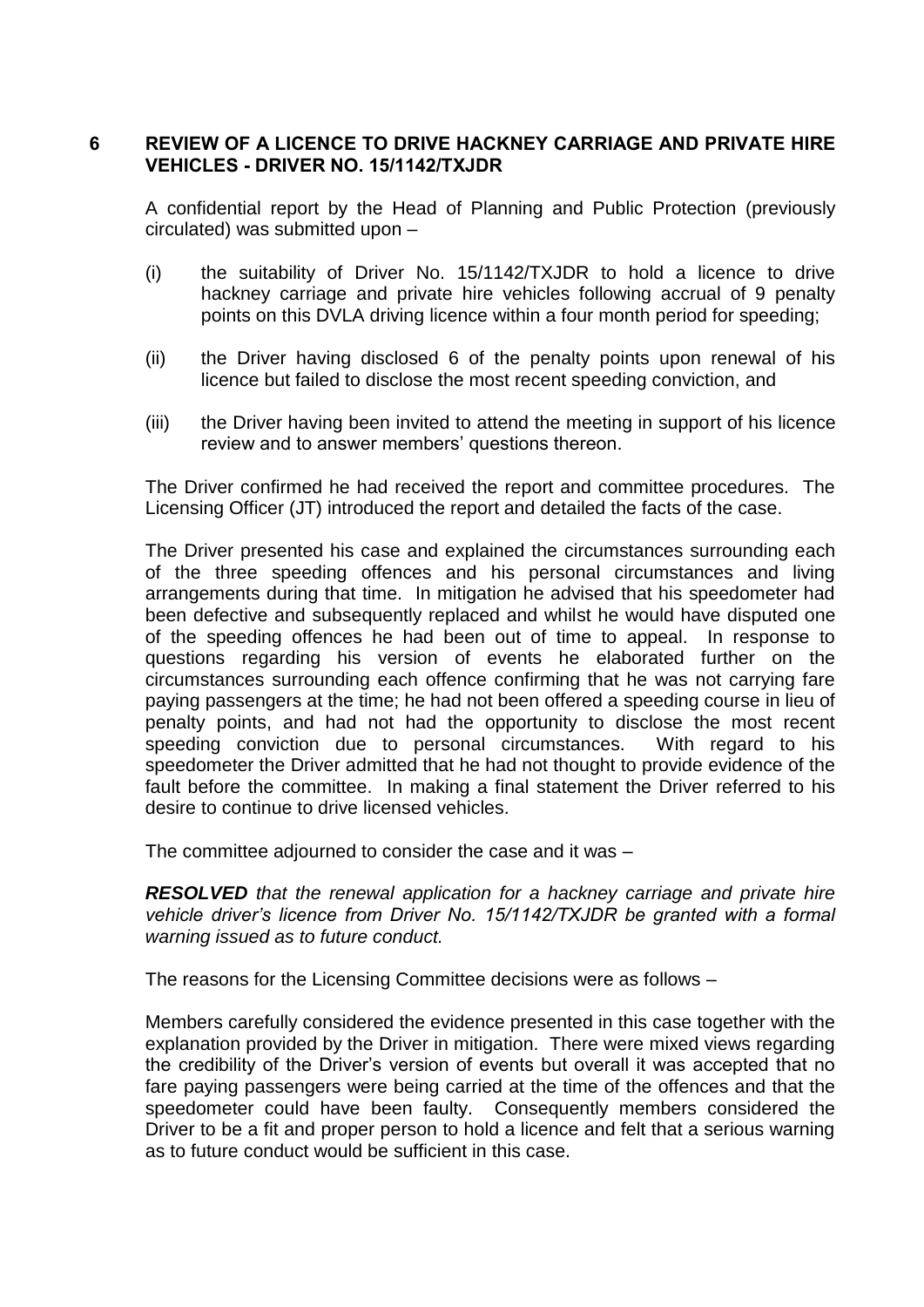The committee's decision and reasons therefore were conveyed to the Driver.

At this juncture (10.40 a.m.) the meeting adjourned for a refreshment break.

#### **7 REVIEW OF A LICENCE TO DRIVE HACKNEY CARRIAGE AND PRIVATE HIRE VEHICLES - DRIVER NO. 15/0833/TXJDR**

A confidential report by the Head of Planning and Public Protection (previously circulated) was submitted upon –

- (i) the suitability of Driver No. 15/0833/TXJDR to hold a licence to drive hackney carriage and private hire vehicles following accrual of 20 penalty points under the Council's penalty point scheme for driving an unlicensed vehicle;
- (ii) details and circumstances relating to the offence having been provided (a summary of facts together with associated witness statements and documentation had been attached to the report), and
- (iii) the Driver having been invited to attend the meeting in support of his licence review and to answer members' questions thereon.

The Driver was in attendance at the meeting together with his representative and confirmed he had received the report and committee procedures. The Senior Community Safety Enforcement Officer (TWE) introduced the report and detailed the facts of the case. In cases where 20 or more penalty points had been accrued in a 24 month period the matter was referred to committee for review.

The Driver's representative explained it was usual practice for a renewal reminder to be sent to licence holders which had not happened in this case. The failure to renew was a genuine oversight on the Driver's part for which he apologised and had since taken steps to ensure the matter would not be repeated by investing in a wall planner to act as an aide-memoire.

Members questioned the Driver on the circumstances of the case and assurances were provided that the vehicle was kept in immaculate condition and regular checks did take place but the expiry date on the licence place had been overlooked. A letter from the Driver's insurance company (circulated at the meeting) advised that there had been no break in cover and should a claim have arisen during the expiration period it would have been treated on its merits. With regard to the renewal reminders officers confirmed it was customary to send reminders but due to the manual system used at the time no confirmation could be given as to whether a reminder was sent in this case or where it would have been sent to.

In making a final statement the Driver's representative reiterated that the failure to renew the licence had been a genuine oversight and a mechanism was now in place to ensure it would not be repeated. He referred to the Driver's previous good conduct and investment he had made in the vehicle and its ongoing maintenance.

The committee adjourned to consider the case and it was –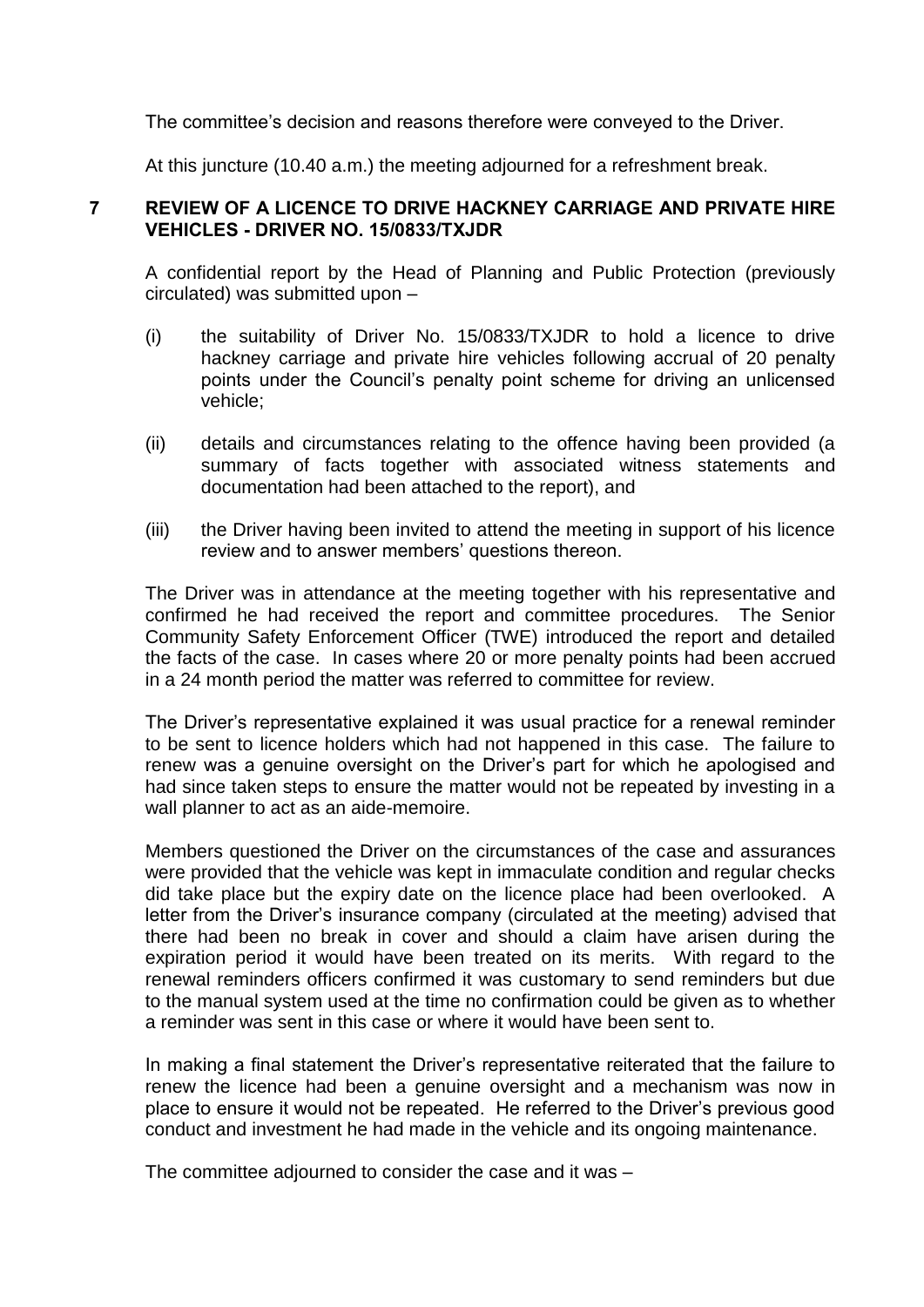*RESOLVED that a formal warning be issued to Driver No. 15/0833/TXJDR as to his future conduct.*

The reasons for the Licensing Committee's decision were as follows –

Members considered the report and case put forward by the Driver and his response to questions. It was impossible to determine whether or not the Driver had received the renewal reminder due to the process in place at the time and his subsequent change of address. However it was the Driver's responsibility to ensure that he had a valid licence in place at all times. The committee accepted that no deliberate attempt had been made to deceive and noted the steps taken by the Driver to mitigate any lapse in the future. Consequently members considered the Driver to be a fit and proper person to hold a licence and that a stern warning would be appropriate in this case. Further the Driver was reminded to undertake daily checks of his vehicle which would include checking the expiry date of his licence plate. Any further appearance before the committee would be viewed extremely seriously.

#### **OPEN SESSION**

Upon completion of the above business the meeting resumed in open session.

## **8 PROPOSED HACKNEY CARRIAGE AND PRIVATE HIRE VEHICLE POLICY**

The Licensing Officer (NJ) submitted a report by the Head of Planning and Public Protection (previously circulated) seeking approval of the proposed Hackney Carriage and Private Hire Vehicle Policy for public consultation.

Officers reported upon the review process which included two workshop sessions with the taxi trade, elected members and Fleet Services followed by a presentation at the last Licensing Committee by Fleet Services. The review process had resulted in the draft policy which set out the policies, vehicle specification, conditions and procedures the Council wished to apply in exercising its vehicle licensing function. Members' attention was drawn to the main changes which had been highlighted in a separate appendix for clarity. Following public consultation any relevant representations received would be brought back to the committee.

#### *RESOLVED that –*

- *(a) the proposed Hackney Carriage and Private Hire Vehicle Policy as detailed in Appendix 1 to the report be approved for public consultation, and*
- *(b) following consultation a report on the final draft of the Hackney Carriage and Private Hire Vehicle Policy together with any relevant representations received be brought back to the committee for formal approval.*

## **9 LICENSING COMMITTEE FORWARD WORK PROGRAMME**